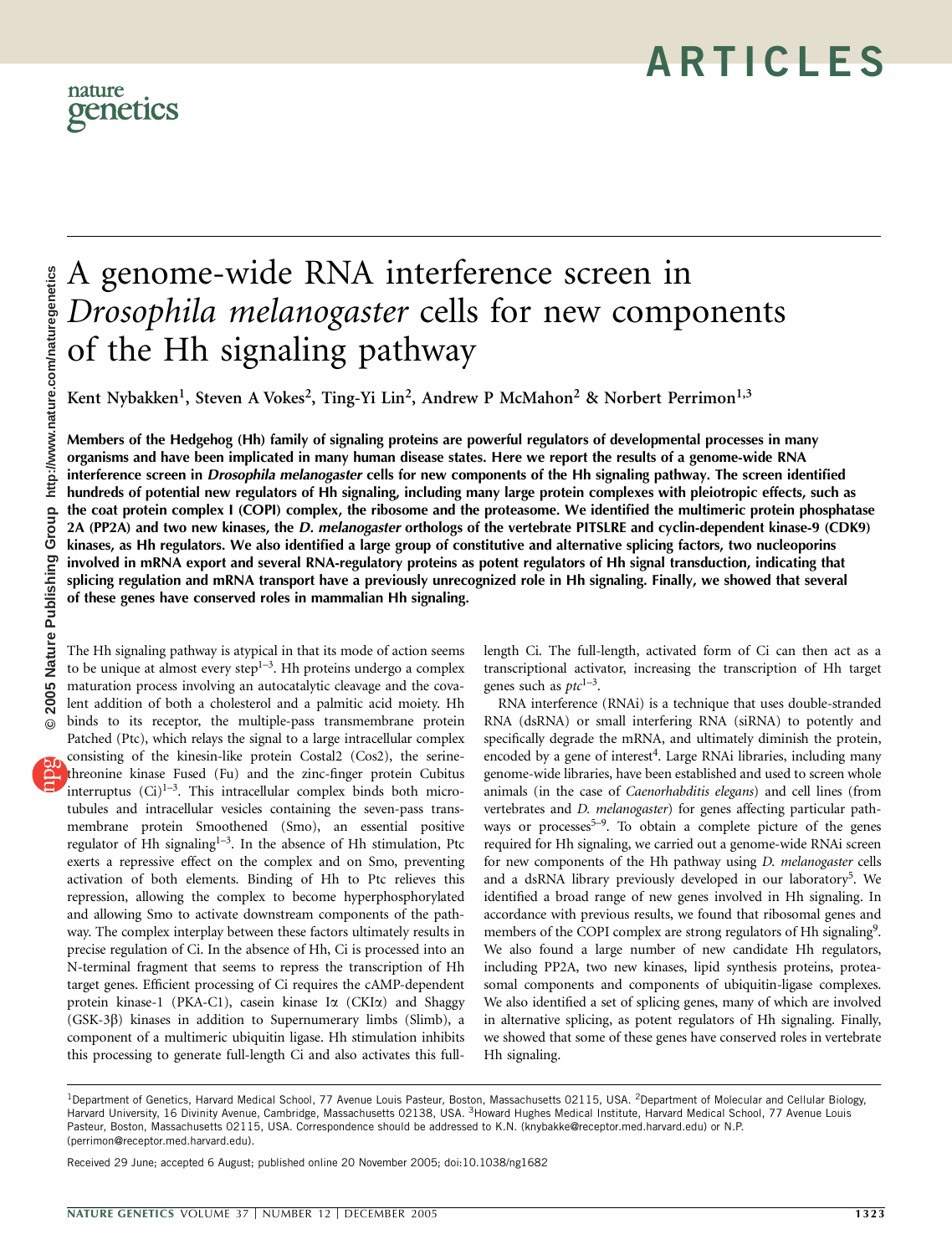## ARTICLES



## RESULTS

## Genome-wide RNAi screen for Hh signaling factors

Because our dsRNA library is divided into 384-well tissue-culture plates, we needed a robust Hh signaling assay that could be used in this format. To that end, we developed a transfection-based dualluciferase assay using a previously described Hh reporter in which a portion of the *ptc* promoter, called ptc $\Delta$ 136, drives expression of firefly luciferase<sup>10</sup> (Fig. 1a). The assay was verified before screening by testing the effects of dsRNAs targeted against known components of the Hh pathway on the normalized luciferase signal. None of the test dsRNAs, including known negative regulators, caused any substantial increase in basal reporter activity, with the previously noted exception of cos dsRNA, which roughly doubled basal reporter activity<sup>9</sup> (Fig. 1b). The lack of any ectopic increase in reporter activity when known negative regulators were knocked down convinced us that a genome-wide screen for dsRNAs that increase basal reporter activity was not worthwhile in the context of our assay. But RNAi directed against most of the known members of the Hh pathway in the presence of Hh stimulation had the expected effect of either reducing or increasing reporter activity, indicating that our assay should be able to identify regulators of Hh signaling in a genomewide assay (Fig. 1b).

The RNAi screen was done in duplicate to identify genes that either reduce or increase Hh reporter activity in *D. melanogaster* clone 8 cells. Analysis of the Z scores of replicate plates showed that the assay was highly reproducible, with most points falling along a diagonal through the origin (Fig. 2a). Wells were scored as hits if the average of the Z scores from the two replicates was less than –2.0 or greater than

Figure 1 Assay design and validation of the primary screen for new components of Hh signaling. (a) Outline of screen design and schematic representation of constructs used in the primary screen. Relevant portions of the vectors shown are shown in inset. Left boxes are promoter fragments and right boxes are coding regions; parent vectors are indicated at the upper right of each construct. (b) Verification of Hh assay in 384-well plate format. Clone 8 cells were assayed using the ptc $\Delta$ 136-GL2 reporter and either Act5C-Hh–expressing vector (Hh) or empty Act5C vector (Act). Normalized luciferase values were averaged from 4 wells in a 384-well plate. The dsRNA used to treat the cells is indicated. smo and ci dsRNAs eliminated most reporter activity and resulted in a sixfold difference in normalized signal between cells treated with GFP dsRNA and cells treated with smo or  $ci$  dsRNAs. Treatment with dsRNA against the  $fu$  coding region reduced reporter signal by  $\sim$  75%, whereas dsRNAs against the 5 $^{\prime}$  untranslated region (UTR) of fu reduced signal by 50%. Error bars in this figure and all subsequent figures indicate two standard deviations.

+3.0 (scoring rationale is given in Supplementary Methods online); most wells fell within these thresholds (Fig. 2b). Of the  $\sim$  21,000 dsRNAs screened, we identified 509 hits using these criteria; 449 reduced reporter activity, suggesting that they function as positive regulators of Hh signaling, and 60 increased reporter activity, suggesting that they act as negative regulators (Supplementary Tables 1 and 2 online). Notably, we identified nine of the previously known components of the Hh signaling pathway: smo, ci, cos, fu, Pka-C1 and combgap were identified as positive regulators of Hh signaling, whereas  $Su(tu)$ , slimb and ptc were identified as negative regulators (Supplementary Tables 1 and 2). Our assay did not identify sgg, rasp, dlp, disp or CkIa as hits. Because most known Hh signaling genes were identified in our screen, we concluded that our assay can identify legitimate Hh signaling factors.

The screen identified many components of known macromolecular complexes and functional groups defined by the FlyBase annotations of the targeted genes. The distribution of all the positive and negative hits to assignable complexes or functional groups is shown in Figure 2c,d. Most of the components of several large protein complexes were identified as positive regulators of Hh signaling (Fig. 2c). Many other genes belonging to a variety of functional groups were also identified in the screen, and many have orthologs in other phyla. The human, mouse, yeast and nematode orthologs of our hits are listed in Supplementary Table 3 online. We discuss some of these functional groups in more detail below.

## Secondary assays

To confirm our initial results and ascertain how the identified genes function in Hh signaling, we produced 96-well secondary screening plates containing dsRNAs from 255 of the hits identified in the primary screen (Supplementary Methods). We then used these plates to carry out a series of secondary assays designed to identify genuine Hh regulators and to begin to determine where each regulator acts on the pathway.

The first series of assays was designed to control for the effects of the reporter and expression constructs (Supplementary Fig. 1 online and Supplementary Methods). Because the original experimental firefly and control Renilla reporters contained introns, we suspected that many of the RNA regulatory and splicing genes identified as hits may have been affecting the splicing or RNA stability of the reporter mRNAs and not directly affecting Hh signaling. To test this possibility, we assayed the secondary plates using an experimental reporter lacking the intron and found that 80% of the dsRNAs tested passed this assay (Supplementary Table 4 online). Next, we reversed the control and experimental promoters, using the ptc $\Delta$ 136 experimental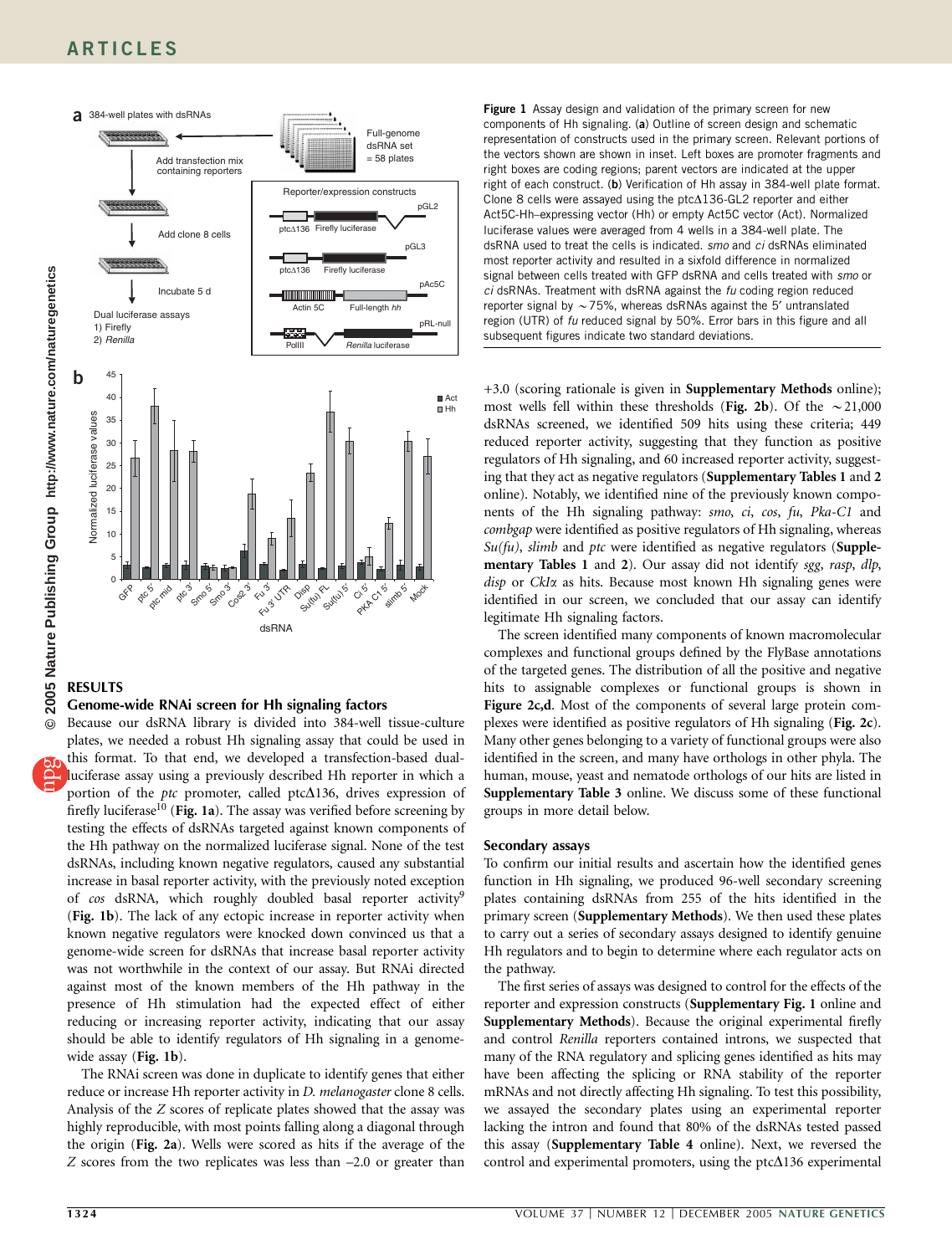

Nature Publishing Group http://www.nature.com/naturegenetics **© 2005 Nature Publishing Group http://www.nature.com/naturegenetics**2005  $\odot$ 

Figure 2 Primary screen results. (a) Correlation of replicate Z scores for the first five primary screening plates. The data in a and b were filtered to remove values greater than +10.0, which correspond to the artificially high normalized values found in some edge wells. (b) Scatter plot of all averaged Z scores from the primary screen. Red lines indicate -2.0 and +3.0 averaged Z score thresholds. Each screening plate contained four control wells, one of which contained smo dsRNA. These smo control wells formed the majority of the data points with  $Z$  scores near  $-5.0$ . (c) Functional classification of the 449 genes with Z scores less than -2.0 when reduced by RNAi in the Hh signaling assay. These genes are likely to function as positive regulators of Hh signaling. Numbers of genes in each category are indicated. (d) Functional classification of the 60 genes with Z scores greater than +3.0 when reduced by RNAi in the Hh signaling assay. These genes are likely to function as negative regulators of Hh signaling.

promoter to drive Renilla luciferase and the RNA polymerase III (PolIII) control promoter to drive firefly luciferase. If a dsRNA scored solely because of its differential effects on one luciferase mRNA versus another, that score would be greatly reduced or reverse sign in this assay. Almost 60% of the hits passed this assay (Supplementary Table 4). Many splicing factors passed both of these assays, indicating that they are legitimate Hh signaling factors. We then carried out a secondary assay to control for changes that might have been caused by differences in the regulation of the PolIII promoter fragment driving our control Renilla construct and the actin promoter construct driving the full-length Hh. When Hh was driven by the PolIII promoter, 65% of the dsRNAs rescored as hits (Supplementary Table 4). Overall, 90 positive and 6 negative regulators passed all three secondary screens and a retest of the primary screen, confirming the robustness of our assays and the large number of new genes that might regulate Hh signaling. Finally, we tested how our candidate genes affected basal transcription from the ptc $\Delta$ 136 reporter to determine whether any of them could induce reporter activity to a level similar to that seen with Hh stimulation. Although the percentage changes in basal reporter activity caused by application of a particular dsRNA were often similar

to those seen in the Hh-stimulated state, none of the dsRNAs activated the reporter to a normalized level near the stimulated state (comparing the plate means and percent changes in the presence or absence of Hh; Supplementary Table 4).

The zinc-finger protein Ci is a key downstream regulator of Hh signaling. Therefore, we sought to order the screen hits relative to ci to ascertain their epistatic relationships with ci. To do this, we examined reporter activity when a construct expressing full-length (activating) Ci instead of a construct expressing Hh was used to transfect clone 8 cells. Ci expression stimulated  $ptc\Delta136$  reporter activity to a level approximately half of that induced by Hh expression (Supplementary Fig. 1). We considered  $ci$  to be epistatic to candidate genes if the difference between their Hh and Ci scores was greater than 40 percentage points. Consistent with our previous understanding of Hh signaling,  $ci$  was epistatic to  $fu$  and  $cos$  using these criteria. When all the secondary screening plates were screened with  $ci$  and hits with substantially lowered cell viability were discarded, we found 27 hits whose scores were changed by 40 percentage points or greater when Ci was compared with Hh (Table 1 and Supplementary Table 4). A pattern emerged from this comparison: RNAi against cos substantially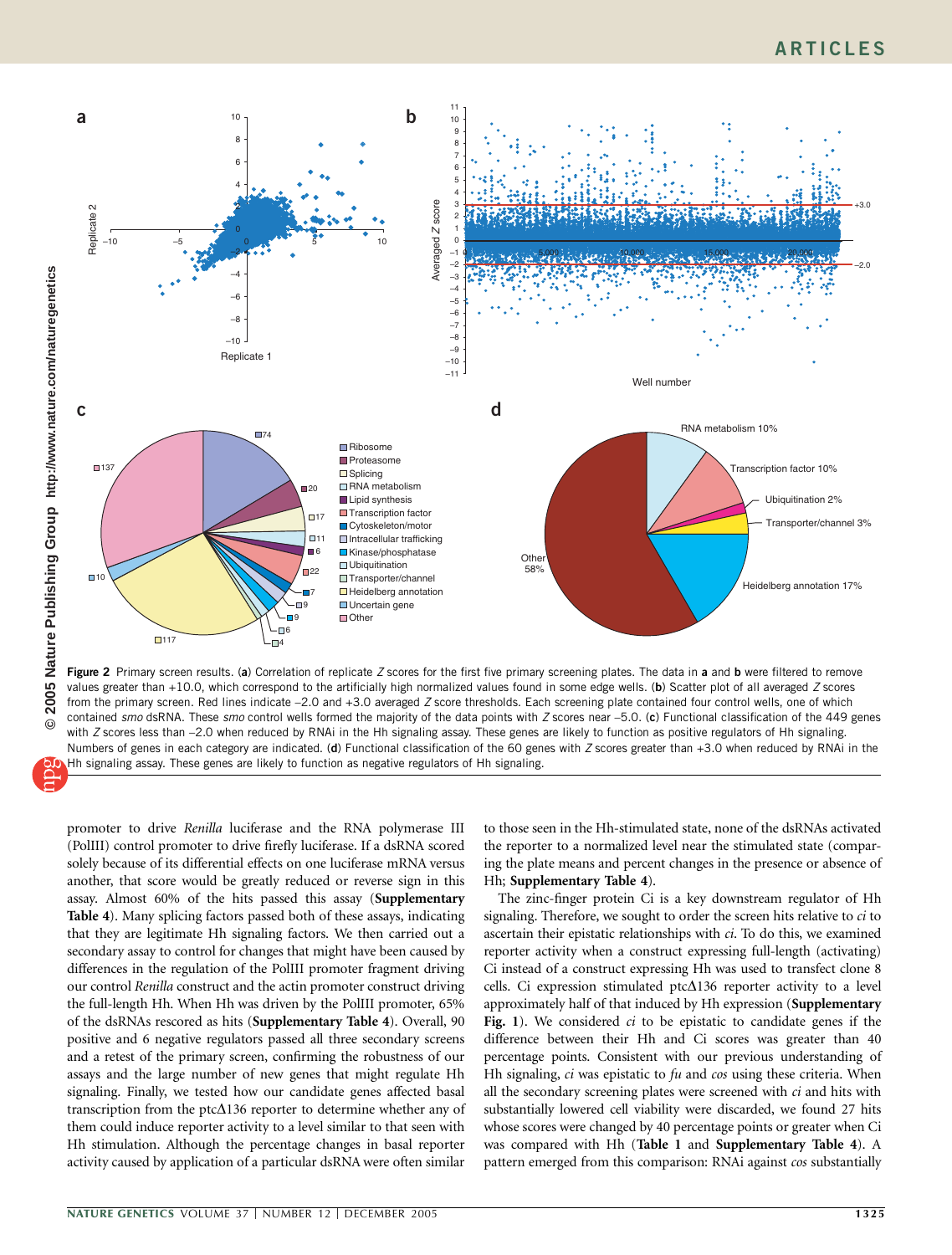Table 1 Epistasis of ci with candidate Hh regulators

| Locus tag | Gene         | Hh score | Ci score | Difference<br>$(Hh - Ci)$ |
|-----------|--------------|----------|----------|---------------------------|
| CG1708    | cos          | $-73$    | 61       | $-134$                    |
| CG7109    | mts          | $-62$    | 42       | $-105$                    |
| CG3412    | slimb        | 36       | 127      | $-91$                     |
| CG1135    | CG1135       | 76       | 153      | $-77$                     |
| CG18041   | CG18041      | 45       | 121      | $-76$                     |
| CG6292    | CycT         | $-77$    | $-7$     | $-70$                     |
| CG6551    | fu           | $-73$    | $-8$     | $-65$                     |
| CG1874    | CG1874       | $-25$    | 38       | $-63$                     |
| CG9282    | RpL24        | $-70$    | $-8$     | $-62$                     |
| CG11561   | Smo          | $-94$    | $-34$    | $-60$                     |
| CG2184    | Mlc2         | $-55$    | $-4$     | $-52$                     |
| CG3193    | Crn          | $-72$    | $-22$    | $-50$                     |
| CG17489   | RpL5         | $-65$    | $-16$    | $-50$                     |
| CG14813   | $\delta$ COP | $-67$    | $-17$    | $-50$                     |
| CG1475    | RpL13A       | $-83$    | $-37$    | $-47$                     |
| CG6699    | $\beta$ 'COP | $-73$    | $-29$    | $-44$                     |
| CG1821    | RpL31        | $-78$    | $-35$    | $-44$                     |
| CG6625    | Snap         | $-52$    | $-8$     | $-44$                     |
| CG10198   | Nup98        | $-59$    | $-16$    | $-43$                     |
| CG5179    | Cdk9         | $-63$    | $-20$    | $-43$                     |
| CG7961    | $\alpha COP$ | $-65$    | $-23$    | $-42$                     |
| CG1528    | $\gamma COP$ | $-57$    | $-16$    | $-41$                     |
| CG5931    | CG5931       | $-64$    | $-23$    | $-41$                     |
| CG7757    | CG7757       | $-48$    | $-8$     | $-40$                     |
| CG7923    | Fad2         | $-48$    | $-8$     | $-40$                     |
| CG32955   | CG32955      | $-58$    | $-19$    | $-40$                     |

Candidate Hh signaling factors identified in the screen to which ci is epistatic. ci epistasis was determined as a difference of 40 percentage points or greater between the Hh and Ci reporter scores. Gray shading indicates genes that had a Hh/Ci profile similar to that of cos, in that they shifted from reducing the reporter score in the Hh assay to increasing it in the Ci assay. Bold type indicates ribosomal genes. Genes were discarded if they reduced the control Renilla values to less than 75% of the plate average or if they were not rescored as hits in the Hh secondary assay.

decreased reporter activity when Hh was expressed but increased reporter activity when Ci was expressed in clone 8 cells. We therefore examined our list for genes with substantial shifts in reporter activity and found that the genes microtubule star (mts) and CG1874 also changed from reducing to increasing reporter activity when Ci was used as the stimulus instead of Hh. These genes may have a role in Hh signaling similar to that of cos.

## Large protein complexes involved in Hh signaling

It has been difficult to identify all the components of Hh signaling using genetic screens and biochemical methods. One reason for this may be that the missing components are pleiotropic genes. We therefore expected that our screen might identify genes or groups of genes with multiple functions. Indeed, our screen identified several groups of genes that affect many aspects of cellular metabolism but also seem to have roles in Hh signaling.

Foremost among these were the genes encoding ribosomal proteins. Of the 93 cytoplasmic ribosomal subunits, we identified 74 that reduce Hh signaling when targeted by RNAi (Supplementary Table 1). This is unlikely to have been caused by a sharp reduction in the cells' translational ability, as reduction of ribosomal proteins by RNAi results in less than a twofold reduction in protein translation in D. melanogaster S2 cells<sup>6</sup>. Furthermore, a screen for genes affecting Wingless signaling done with the same control reporter and in the same cell type (clone 8) identified no ribosomal genes<sup>11</sup>. This apparent requirement for ribosomal components in Hh signaling could reflect a consistent need for a short-lived Hh signaling component(s). A reduction in overall translation efficiency through loss of individual ribosomal components would greatly reduce this factor's abundance in the cell relative to other Hh components and so impair Hh signaling. As the ribosome can interact with alternative splicing and translation factors to influence the generation of alternative protein isoforms, the ribosome may also interact with these factors to generate new protein isoforms required for Hh signaling<sup>12,13</sup>. In any case, our data indicate that the Hh signaling pathway is relatively more sensitive to ribosomal perturbation than the Wnt signaling pathway.

In addition to the ribosomal components, our screen identified 20 members of the 26S proteasome, all of which act as positive regulators of Hh signaling (Supplementary Table 1). This result was somewhat unexpected because slimb, Roc1a and lin19 (also called Cul1) all increase Hh reporter activity and full-length Ci accumulation when mutated in D. melanogaster, indicating that they act as negative regulators of Hh signaling<sup>14-16</sup>. The proteins encoded by  $slimb$ , Roc1a, lin19 and skpA are components of a tetrameric ubiquitin ligase, called the Skp1/Cul1/F-box (SCF) complex, that is involved in targeting proteins to the proteasome for degradation<sup>17</sup>. Therefore, the opposing effects of RNAi reduction of proteasomal components and



Figure 3 Vesicular trafficking genes are important in Hh signaling. (a) COP and Snap dsRNAs reduce Hh signaling by 40% or more in secondary assays. Scores were taken from the Hh (GL3) secondary assay and are presented as the average percent change from a GFP dsRNA control. dsRNAs targeting smo were included as a control. (b) Effects of COP and Snap dsRNAs on activation of reporter by Ci. Scores were taken from Ci secondary assay. dsRNAs and scale are the same as in a. (c) Effects of mouse Cop and Snap siRNAs on soluble Shh signaling. RNAi of mouse Copa (ortholog of  $\alpha COP$ ), in particular, caused a greater reduction in reporter activity than even siRNA targeting mouse Smo.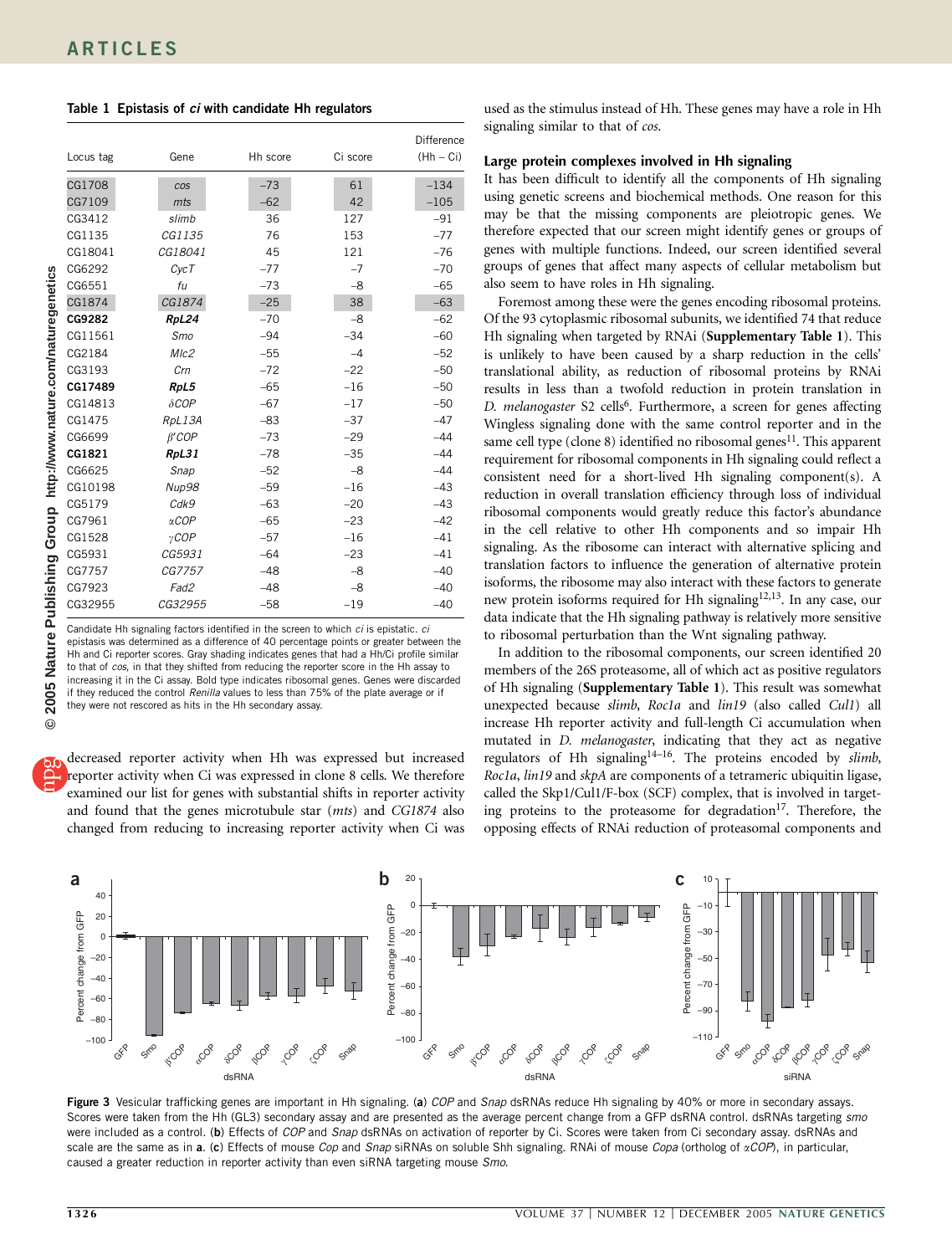

Figure 4 Identification of new kinases affecting Hh signaling. (a) Reduction of Pitslre and Cdk9/CycT by RNAi substantially reduce Hh signaling, as assayed by ptc $\Delta$ 136-GL3 reporter activity. dsRNAs targeting smo and fu were included as controls. (b) Effect of siRNAs targeting mouse Pitslre and Cdk9 on ShhN signaling in NIH3T3 cells. Cdk9 RNAi had variable effects on ShhN signaling but consistently increased reporter activity.

RNAi reduction of one of the proteasome-targeting complexes suggests that the proteasome and its targeting systems may have a more complex interaction within the Hh pathway than previously realized. It is possible that the SCF complex targets a positive regulator of Hh signaling, such as Ci, for proteasomal degradation, and a negative regulator of Hh signaling downstream of the SCF target is also degraded by the proteasome. Thus, loss of the SCF complex would increase Hh signaling, whereas loss of the proteasome would decrease Hh signaling. This model suggests that there is another ubiquitin ligase complex involved in Hh signaling, which acts on the downstream negative regulator. Our screen identified several new ubiquitin and ubiquitin ligase components that could have this role, including Ubiquitin-conjugating enzyme (UbcD6), CG11700 (a ubiquitin-like protein), Ubiquitin-63E, Effete and CG32676 (another ubiquitin-like protein; Supplementary Tables 1 and 4). Although slimb was identified, however, Roc1a, lin19 and skpA were not identified as Hh regulators in our screen. This may be the result of an inherent difficulty in knocking down these genes, or the SCF complex may act on Hh signaling by maintaining a certain threshold level of Ci below which slimb function has little effect but above which slimb has a more substantial effect. Indeed, loss of slimb by RNAi greatly increased reporter activity in the Ci overexpression assays compared with the Hh assays (Supplementary Table 4).

We also identified six of the seven core subunits of the COPI vesicular transport complex as positive regulators of Hh signaling (Fig. 3a). COPI components seem to act upstream of Ci (Fig. 3b). To show that the COPI components have a conserved role in Hh signaling, we showed that the COPI components reduce reporter activity in an assay of mouse soluble Sonic hedgehog (ShhN; Fig. 3c). Notably, siRNAs directed against some COPI subunits, such as aCOP and  $\delta$ COP, reduced signaling by more than 85%, making them more potent regulators of Shh signaling than Smo in this assay (Fig. 3c and Supplementary Note online).

## Identification of new kinases involved in Hh signaling

In addition to the members of large functional groups, we also identified particular genes of certain functional classes. We identified five protein kinases, all of which reduced Hh signaling when targeted by RNAi (Fig. 4a). Two of these, Fu and PKA-C1, had previously been identified as Hh pathway members. The remaining three kinases, all of which reduced basal reporter activity, were Cdk9 and Pitslre, the D. melanogaster orthologs of the vertebrate CDK9 and PITSLRE (or CDK11) kinases, and Tie-like receptor tyrosine kinase. The Tie-like receptor tyrosine kinase did not pass two of the four secondary screens and was not considered further. Cdk9 is involved in regulation of transcription and stress responses and can phosphorylate the Cterminal domain of RNA polymerase  $II^{18,19}$ . Cdk9 is associated with an unusual cyclin, Cyclin T (CycT), in a complex called P-TEFb<sup>20</sup>. We also identified CycT in our screen as a strong positive regulator of Hh signaling (Fig. 4a). Pitslre is a kinase that functions in both transcription and splicing, in addition to a role in cell-cycle regulation<sup>21-23</sup>. Pitlsre physically associates with splicing components and transcription factors, especially those involved in transcriptional elongation, and regulates the phosphorylation of SR-family splicing factors, two of which we identified in our screen.

To determine whether either of these two kinases has a more universal role in Hh signaling, we tested their effects on ShhN (a form of Shh protein containing only the secreted, N-terminal region) signaling in mouse NIH3T3 cells (Fig. 4b). We found that Cdk9 siRNA consistently increased reporter activity, although the variability was too high to determine whether the changes were statistically significant. Pitslre siRNA, however, consistently reduced Shh signaling by  $\sim$  50%. Therefore, Pitslre seems to have a conserved and previously unrecognized role in Hh signaling in both flies and vertebrates. Whether it affects Hh signaling through its effects on transcription or splicing, or perhaps through a yet unrecognized role, is not yet known.

RNAi against Cdk9 or CycT had little effect on induction of reporter activity by Ci overexpression, whereas RNAi against Pitslre did, suggesting that the Cdk9-CycT complex acts upstream of Ci, whereas Pitslre acts downstream of Ci (Table 1). As Fu and Cos are hyperphosphorylated in response to Hh signaling, we also examined whether Cdk9 or Pitslre could be phosphorylating Fu or Cos. Hh stimulation normally causes  $\sim$  50% of Fu and most of Cos to migrate more slowly on polyacrylamide gels. But neither Cdk9 nor Pitslre RNAi had an effect on the phosphorylation of Fu or Cos isolated from Hhexpressing cells, indicating that Cdk9 and Pitslre act in parallel to or downstream of fu and cos (Supplementary Fig. 2 online).

Role of mRNA splicing, transport and regulation in Hh signaling One of the more unexpected results of our screen was the large number of splicing and RNA-regulatory proteins that modulated Hh signaling. Almost all the genes annotated as splicing and RNAregulatory factors function as positive regulators of Hh signaling (Table 2). Most of the splicing factors repeated as hits in all the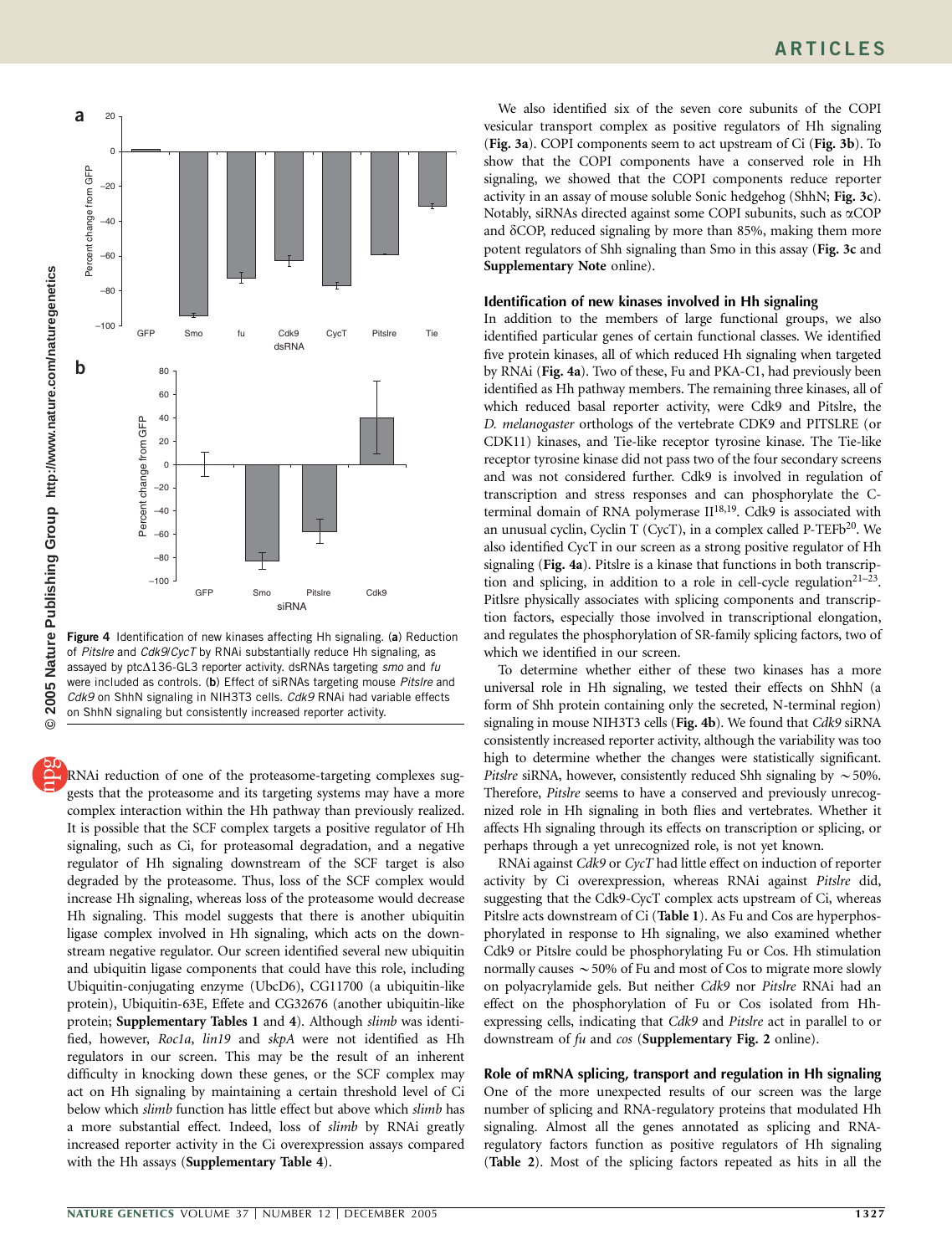| Table 2 Splicing components, RNA-binding factors and nucleoporins affecting Hh signaling |
|------------------------------------------------------------------------------------------|
|------------------------------------------------------------------------------------------|

|                                      |                  |                 | Average scores |         |         |           |         |         |                                 |                                        |
|--------------------------------------|------------------|-----------------|----------------|---------|---------|-----------|---------|---------|---------------------------------|----------------------------------------|
|                                      | Locus tag        | Gene            | Hh GL2         | Hh GL3  | Reverse | PollII-Hh | Ci      | No Hh   | Potential second<br>targets (#) | Function                               |
|                                      | Splicing factors |                 |                |         |         |           |         |         |                                 |                                        |
|                                      | CG3949           | hoip            | $-42.3$        | $-75.7$ | $-59.6$ | $-71.4$   | 19.5    | 113.4   | $\mathbf 0$                     | RNA binding                            |
|                                      | CG7757           | CG7757          | $-27.7$        | $-47.7$ | $-32.1$ | $-36.8$   | $-7.9$  | $-30.0$ | $\mathbf 0$                     | U4/U6 snRNP                            |
|                                      | CG4602           | Srp54           | $-35.4$        | $-55.0$ | $-25.5$ | $-57.3$   | $-26.7$ | $-30.2$ | 0                               | SR protein, splice site selection      |
|                                      | CG2807           | CG2807          | $-33.8$        | $-67.9$ | $-32.6$ | $-51.1$   | $-30.1$ | $-33.1$ | $\mathbf 0$                     | U2 snRNP                               |
| http://www.nature.com/naturegenetics | CG8877           | CG8877          | $-30.4$        | $-71.0$ | $-26.0$ | $-35.4$   | $-37.8$ | $-34.0$ | 0                               | U5 snRNP                               |
|                                      | CG3436           | CG3436          | $-33.8$        | $-65.6$ | $-34.7$ | $-70.4$   | $-52.3$ | $-35.8$ | $\overline{0}$                  | U5 snRNP                               |
|                                      | CG3193           | crn             | $-41.5$        | $-80.3$ | $-50.9$ | $-77.9$   | $-46.7$ | $-42.7$ | $\overline{0}$                  | Splice site selection                  |
|                                      | CG3193           | crn             | $-44.4$        | $-71.8$ | $-56.1$ | $-73.7$   | $-21.9$ | $-45.3$ | $\mathbf{1}$                    | Splice site selection                  |
|                                      | CG6015           | CG6015          | $-43.4$        | $-76.4$ | $-32.2$ | $-71.5$   | $-57.0$ | $-54.1$ | $\mathbf 0$                     | WD repeat splicing factor              |
|                                      | CG6987           | SF <sub>2</sub> | $-44.5$        | $-69.2$ | 178.1   | $-43.0$   | $-82.9$ | $-56.0$ | $\mathbf 0$                     | SR protein, splice site selection      |
|                                      | CG7269           | Hel25E          | $-45.1$        | $-57.5$ | $-6.4$  | $-42.5$   | $-27.9$ | $-4.8$  | 0                               | Helicase, splice site selection        |
|                                      | CG3732           | CG3732          | $-32.1$        | $-56.6$ | 0.2     | $-28.9$   | $-45.8$ | $-36.7$ | 8                               | Zinc-finger splicing factor            |
|                                      | CG5931           | CG5931          | $-22.6$        | $-64.1$ | $-39.3$ | $-42.3$   | $-23.4$ | $-19.5$ | $\mathbf 0$                     | U5 snRNP                               |
|                                      | CG16941          | CG16941         | $-24.6$        | $-60.1$ | $-14.6$ | $-42.6$   | $-41.2$ | $-34.9$ | $\mathbf 0$                     | U2 snRNP                               |
|                                      | CG3605           | CG3605          | $-24.2$        | $-67.3$ | $-20.3$ | $-36.1$   | $-39.1$ | $-36.9$ | $\mathbf 0$                     | U2 snRNP                               |
|                                      | CG6905           | CG6905          | $-23.0$        | $-57.6$ | $-19.2$ | $-39.8$   | $-34.4$ | $-21.3$ | $\mathbf 0$                     | Myb DNA-binding domain splicing factor |
|                                      | CG2925           | noi             | $-19.7$        | $-67.9$ | $-22.9$ | $-44.1$   | $-41.8$ | $-38.1$ | $\mathbf 0$                     | U2 snRNP                               |
|                                      | CG18591          | CG18591         | $-3.7$         | $-47.2$ | $-39.2$ | $-21.8$   | $-22.7$ | $-14.0$ | $\mathbf 0$                     | Splicing factor                        |
| 2005 Nature Publishing Group         | RNA factors      |                 |                |         |         |           |         |         |                                 |                                        |
|                                      | CG16901          | sqd             | $-35.2$        | $-46.0$ | $-28.8$ | $-50.7$   | $-15.4$ | $-20.5$ | $\mathbf 0$                     | mRNA 3' binding                        |
|                                      | CG8435           | CG8435          | $-36.7$        | $-56.9$ | $-38.8$ | $-42.3$   | $-34.9$ | $-31.7$ | $\mathbf 0$                     | mRNA binding                           |
|                                      | CG2097           | CG2097          | $-51.3$        | $-63.3$ | $-25.9$ | $-54.0$   | $-48.6$ | $-48.2$ | $\mathbf 0$                     | mRNA cleavage, tight junction          |
|                                      | CG5602           | CG5602          | $-39.5$        | $-50.4$ | $-16.1$ | $-51.1$   | $-34.0$ | $-20.0$ | 0                               | DNA ligase/mRNA capping                |
|                                      | CG7292           | Rrp6            | $-34.7$        | $-51.7$ | $-3.5$  | $-35.5$   | $-60.7$ | $-37.1$ | $\mathbf 0$                     | RNA exosome complex                    |
|                                      | CG6937           | CG6937          | $-39.9$        | $-59.5$ | $-19.6$ | $-36.9$   | $-50.0$ | $-37.9$ | $\mathbf{1}$                    | RNA binding                            |
|                                      | CG4152           | I(2)35Df        | $-40.9$        | $-57.1$ | $-9.4$  | $-46.4$   | $-63.5$ | $-47.4$ | $\mathbf 0$                     | RNA helicase                           |
|                                      | CG6694           | CG6694          | $-9.0$         | $-48.3$ | $-22.3$ | $-34.0$   | $-45.8$ | 5.6     | $\mathbf 0$                     | RNA cleavage and polyadenylation       |
|                                      | CG14641          | CG14641         | $-19.8$        | $-34.0$ | 22.7    | $-3.9$    | $-46.8$ | $-29.1$ | $\mathbf 0$                     | RNA binding                            |
| ⊚                                    | CG4886           | $c$ v $p33$     | 15.7           | $-17.9$ | $-46.6$ | $-18.3$   | $-17.0$ | 2.8     | $\mathbf 0$                     | RNA-binding protein                    |
|                                      | CG9748           | bel             | 139.8          | 11.0    | 44.5    | 41.3      | $-3.5$  | 17.1    | 3                               | RNA helicase                           |
|                                      | $50$ CG1101      | Aly             | $-14.8$        | $-20.7$ | 14.8    | 5.4       | $-48.0$ | $-15.5$ | $\overline{0}$                  | Exon junction complex                  |
| ≏                                    | Nucleoporins     |                 |                |         |         |           |         |         |                                 |                                        |
|                                      | CG10198          | Nup98           | $-29.9$        | $-59.1$ | $-31.5$ | $-36.7$   | $-16.3$ | 13.8    | 0                               | mRNA export                            |
|                                      | CG10198          | Nup98           | $-48.8$        | $-67.1$ | $-50.4$ | $-42.7$   | $-28.0$ | 2.3     | $\mathbf 0$                     | mRNA export                            |
|                                      | CG4453           | Nup153          | $-36.7$        | $-47.0$ | $-39.8$ | $-36.0$   | $-42.1$ | $-0.2$  | 0                               | mRNA export                            |
|                                      | CG4453           | Nup153          | $-41.4$        | $-62.1$ | $-40.9$ | $-43.8$   | $-44.0$ | $-10.2$ | 0                               | mRNA export                            |

Putative molecular functions were obtained from the FlyBase gene annotations. Hh assays using the ptc $\Delta136-GL2$ – and ptc $\Delta136-GL3$ –derived reporters are indicated; the PolIII-Hh, Ci and no-Hh assays all used the ptc $\Delta 136$ -GL3 reporter. Scores for each gene in the indicated secondary assay are percent change from averaged Gfp dsRNA controls. Gray shading indicates secondary scores lower than -25%; black shading indicates those higher than +50%. Nup98 is represented twice because two different dsRNAs directed against it were found in the dsRNA library. Nup153 is represented twice because the same dsRNA was found in two different wells in the dsRNA library.

secondary assays (although most also reduced basal reporter activity), and some were very strong positive regulators of Hh signaling, reducing reporter activity by more than 75% (Fig. 5a). crooked neck (crn) was a prominent hit in the splicing factor group, and all the dsRNAs directed against it in our library resulted in strong decreases in reporter activity. crn was originally isolated as a gene involved in the morphogenesis of the D. melanogaster embryo and was subsequently shown to be a component of the splicing machinery<sup>24–26</sup>. crn has been implicated in the regulation of alternative splicing of the D. melanogaster genes Ubx and Adar<sup>27,28</sup>. Mouse crn siRNAs reduced ShhN signaling by 50% (Fig. 5b), indicating that the gene has a phylogenetically conserved role in vertebrate Hh signaling.

The identification of splicing and RNA-regulatory factors as Hh signaling components might simply suggest that splicing is required to generate most mRNAs, including those in the Hh pathway, but we do not believe that this is the case. Many of the splicing factors we identified are not involved in the core splicing machinery. Of the splicing factors we identified that are known to belong to certain core splicing complexes, there were three components of U5, four components of U2 and a single U4/U6 component. If splicing in general were being affected and abrogating Hh signaling, then we should have identified more of the essential splicing factors, including components of the U1 and U2 AF complexes $29,30$ . In addition, a recent study showed that RNAi reduction of some the

@ 2005 Nature Publishing Group http://www.nature.com/naturegenetics

ppg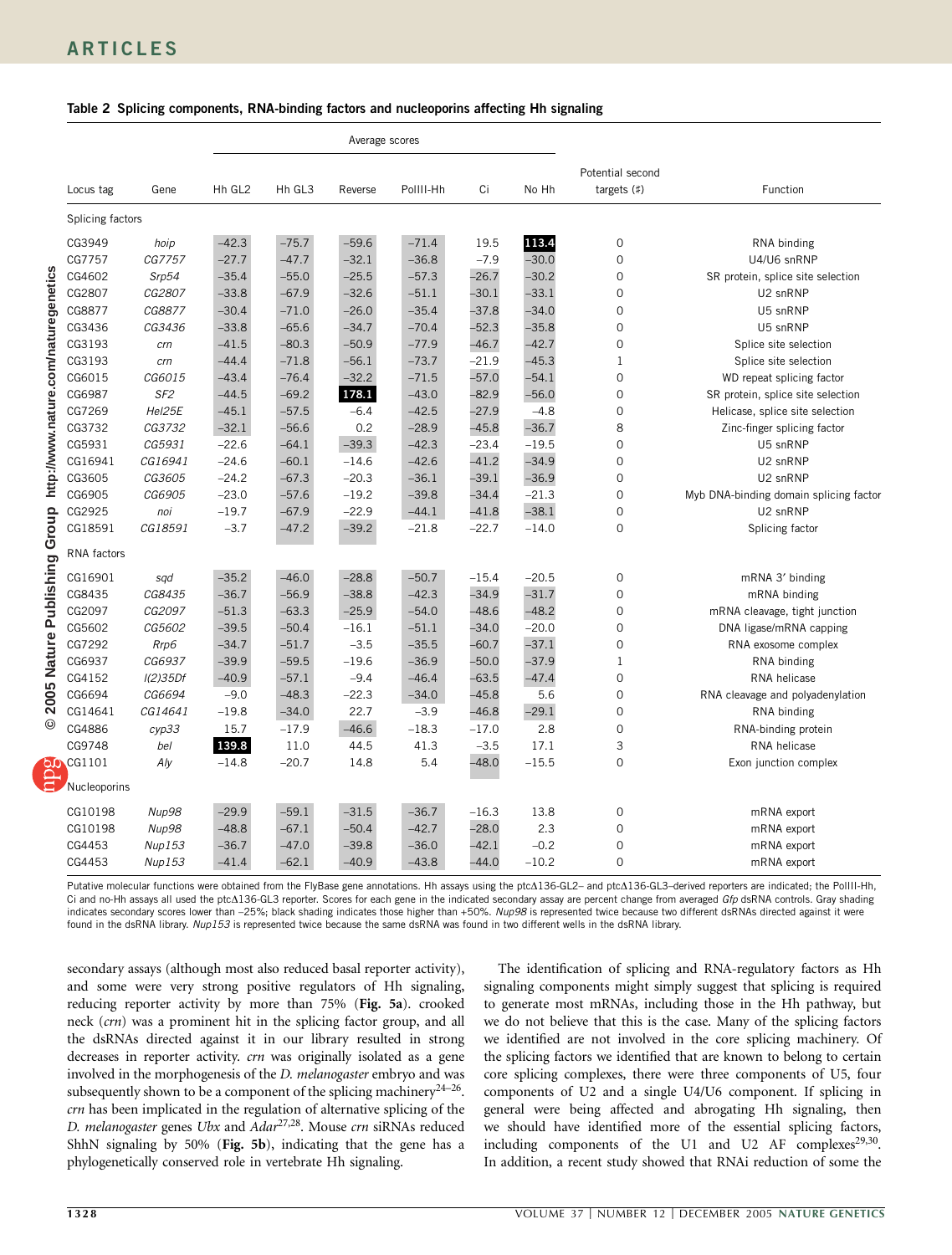

Figure 5 Splicing factors have a role in Hh signaling. (a) Degree to which splicing factors modulate Hh signaling. Scores were taken from the Hh (GL3) secondary assay and are presented as the average percent change from a GFP dsRNA control. crn, a gene involved in splicing in Drosophila and humans, is a strong positive regulator of the Hh signaling pathway. All three dsRNAs representing this gene in the dsRNA library were identified in the primary screen, although only two were tested in secondary assays. (b) siRNA against mouse Crnkl1 (ortholog of crn) reduced ShhN signaling by almost 50%.

spliceosome's core components (including the U2 component CG16941, which we identified as a hit) can modulate alternative splice site selection in D. melanogaster<sup>27</sup>. Therefore, it seems more likely that the splicing genes we identified are involved in some sort of regulated alternative splicing event within the Hh pathway

## (Supplementary Note).

In the case of the RNA-regulatory proteins, three of the hits passed all four secondary assays (Table 2). One of these hits was the gene squid, which encodes an RNA transport protein whose best-characterized role is in mRNA transport in the D. melanogaster  $\text{ocyte}^{31,32}$ . Another hit in this category was CG2097, the D. melanogaster ortholog of the vertebrate gene Sympk, whose protein acts as a scaffold on which several components of the polyadenylation machinery assemble in both the nucleus and the cytoplasm<sup>33</sup>.

Further evidence for the involvement of mRNA regulation in Hh signaling came from the identification of two nucleoporins as hits. These nucleoporins, Nup98 and Nup153, were identified as hits that reduced Hh signaling. Both scored in all four secondary assays (Table 2), indicating that they are legitimate Hh signaling components. In the absence of Hh stimulation, Nup98 and Nup153 RNAi had no effect on basal reporter activity, implying that they are only required when Hh signaling is activated (Supplementary Table 4). Both Nup98 and Nup153 have vital roles in mRNA export in vertebrate cells, and neither appears to play any part in nuclear import<sup>34-36</sup>. The finding that nucleoporins involved in mRNA export would be the only nuclear transport factors identified in our screen is unexpected, as the current view of Hh signaling calls for full-length Ci to be imported into the nucleus upon Hh stimulation. If nuclear

import of Ci has a key role in Hh signaling, we would have expected to identify at least one nuclear import factor in the screen.

## Regulation of Hh signaling by PP2A

Phosphorylation is associated with the activities of at least five components of the Hh pathway: Fu, Cos, Smo, Su(fu) and  $Ci^{37-42}$ . Little is known about the kinases that phosphorylate Su(fu) and Fu, but at least two sites in Cos are phosphorylated by Fu, and several kinases are involved in phosphorylating Ci and Smo, including PKA-C1, CkIa and Sgg41,43. But no phosphatase has been implicated in Hh signaling, and a previous RNAi screen did not identify any phosphatases involved in Hh signaling<sup>9</sup>.

Our screen identified mts, which encodes the D. melanogaster PP2A catalytic subunit, as a gene that substantially reduced Hh signaling when targeted by RNAi (Fig. 6a). PP2A is a multimeric enzyme that consists at minimum of the catalytic subunit, a regulatory A subunit (encoded by CG33297 in D. melanogaster) and a B subunit principally involved in substrate selection (Fig.  $6b$ )<sup>44</sup>. The B-subunit family in *D. melanogaster* is represented by the gene twins  $(tws)$ , the B' family by the genes widerborst (wdb) and PP2A-B', and the B" family by CG4733. We obtained and tested all the PP2A component dsRNAs from our dsRNA library and generated and tested addi-

tional, distinct dsRNAs to these components (Supplementary Note and Supplementary Methods). In addition to confirming the mts result, we found that both the original-library dsRNA and three new, unique dsRNAs targeting wdb all reduced Hh signaling by  $\sim$  50% (Fig. 6c). This indicated that Wdb is likely to be the B subunit that targets Mts to its substrate in the Hh signaling pathway. This hypothesis is in agreement with recent findings from Xenopus laevis, where the wdb ortholog encoding B56e has been found to regulate Hh signaling (J. Yang, personal communication). In addition, some PP2A-B' amplicons cause a reduction in reporter activity averaging  $\sim$ 30%, indicating that they may have a partially redundant role in targeting PP2A to its Hh pathway substrate.

To determine whether PP2A acts on Cos, we examined whether overexpression of cos and mts results in similar phenotypes. When overexpressed in Hh-stimulated clone 8 cells, cos completely abrogated Hh signaling, reducing it to near uninduced levels, whereas overexpression of mts reduced Hh signaling by 40% (Fig. 6d). Thus, Mts and Cos have different overexpression profiles and do not seem to regulate Hh signaling in the same way. We then compared the overexpression phenotype of mts with those of cos and 14 other hits from the screen, including the fu, Cdk9 and Pka-C1 kinases. Overexpressing cos in uninduced cells further reduced background signaling, whereas mts overexpression doubled reporter activity, although these levels were still very low compared with the Hh-activated state (Fig. 6d). Of the 18 other genes tested, only Pka-C1 overexpression had an effect on Hh reporter activity similar to that of mts: doubling of reporter activity in the Hh-uninduced state and a 50% reduction of activity in the Hh-stimulated state (Fig. 6d and data not shown). It is therefore possible that PKA-C1 and Mts act on similar substrates.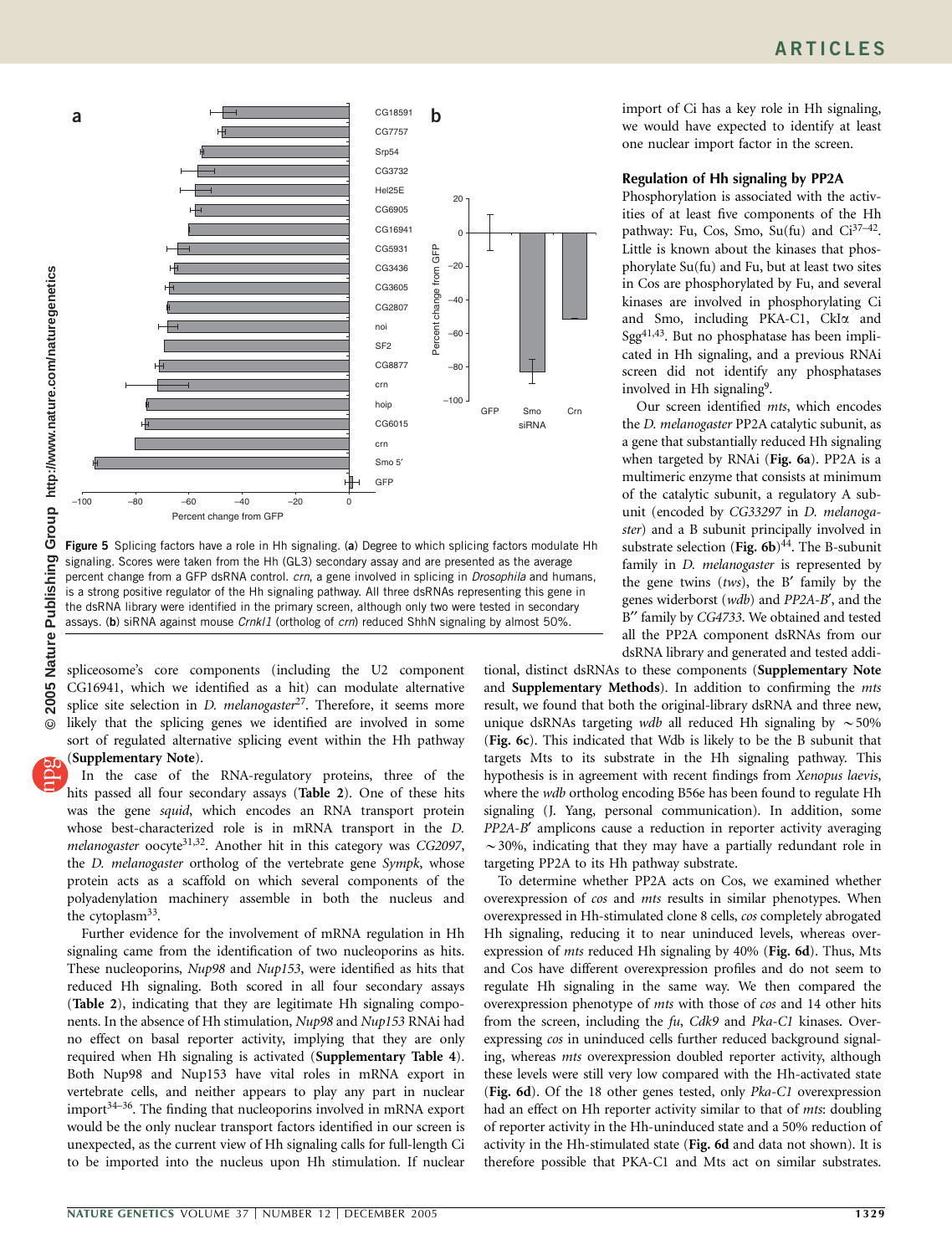# ARTICLES



Figure 6 PP2A and its regulatory B subunits regulate Hh signaling. (a) Effect of GFP, mts and cos dsRNA on reporter activity in cells expressing Hh or empty vector. All values were taken from the Hh (GL3) secondary assay and were normalized such that Hh-stimulated GFP dsRNA was 100. (b) Presumed structure of D. melanogaster PP2A holoenzyme, based on data from vertebrate PP2A studies. The catalytic subunit is bound to a regulatory A subunit. This minimal dimer is bound to a regulatory B subunit that is involved in targeting the PP2A to its substrates or proper subcellular location. The names of the four D. melanogaster B subunits are indicated. (c) Effects of dsRNAs targeting the catalytic, A and B subunits of PP2A on Hh signaling. dsRNA against the A subunit had mixed results, with one amplicon having no effect and the others reducing Hh signaling by 30–50% relative to GFP dsRNA. None of the four twins dsRNAs has an effect on reporter activity. dsRNAs against wdb resulted in a 40–50% reduction in reporter activity. dsRNAs against PP2A-B' give mixed results depending on the particular dsRNA. Amplicons from the Drosophila RNAi Screening Center are indicated by DRSC amplicon numbers. RNAi against ci and smo was included as controls. (d) Overexpression of mts and Pka-C1 results in matching phenotypes. Equal amounts of each expression construct were cotransfected with reporters. Overexpression of both mts and Pka-C1 in the absence of Hh stimulation resulted in small but reproducible increases in reporter activity.

Because several studies have identified Ci as a substrate of PKA-C1, Mts could also be acting on Ci, perhaps removing inhibitory phosphates in response to Hh stimulation.

## **DISCUSSION**

In this study, we identified a wide range of new components with potential roles in Hh signaling. Among these new components are members of protein complexes that affect multiple cellular processes and would be difficult to place in any one signaling pathway using classical genetic techniques. The sensitivity of cell-based RNAi assays, however, allows us to dissect out the roles of these genes in particular signaling pathways in isolation from complicating tissue-specific interactions and cell competition effects. Our screen allowed us to group the ribosome, proteasome, COPI complex and PP2A phosphatase as important regulators of Hh signaling, none of which had been identified as Hh regulators in vivo. Notably, some of the components we identified in the screen had already been implicated in aspects of Hh signaling. For instance, the gene encoding eRF1, a translational regulator, was identified in a screen for modifiers of a gain-of-function smo allele, and polyhomeotic and additional sex combs have both been shown to modify ectopic  $hh$  expression phenotypes<sup>45,46</sup>.

Our results open many new avenues for investigation of Hh signaling. In particular, elucidation of the Hh pathway substrates affected by PP2A will be important in defining the role of dephosphorylation in Hh signaling. Finally, the paradigm of Hh signaling would change substantially if further investigation determines that alternative splicing and mRNA regulation do have vital roles in Hh signaling.

## **METHODS**

DNA constructs and cloning. The ptc $\Delta$ 136 luciferase reporter in the pGL2 vector (ptc $\Delta$ 136-GL2) was a gift from P. Beachy (Johns Hopkins University). The ptc $\Delta$ 136-GL3 reporter was generated by excising the ptc $\Delta$ 136 promoter as a MluI-HindIII fragment from ptc $\Delta$ 136-pGL2 and ligating it into the MluI and HindIII sites of pGL3-basic (Promega), which has no 3' intron. The pAct5C-Hh construct was generated by PCR of full-length hh from a cDNA (gift from T. Kornberg; UCSF) with a 5<sup>'</sup> BamHI site and a 3' stop followed by a NotI site. This PCR product was then ligated into the pActin5C vector<sup>47</sup> and verified by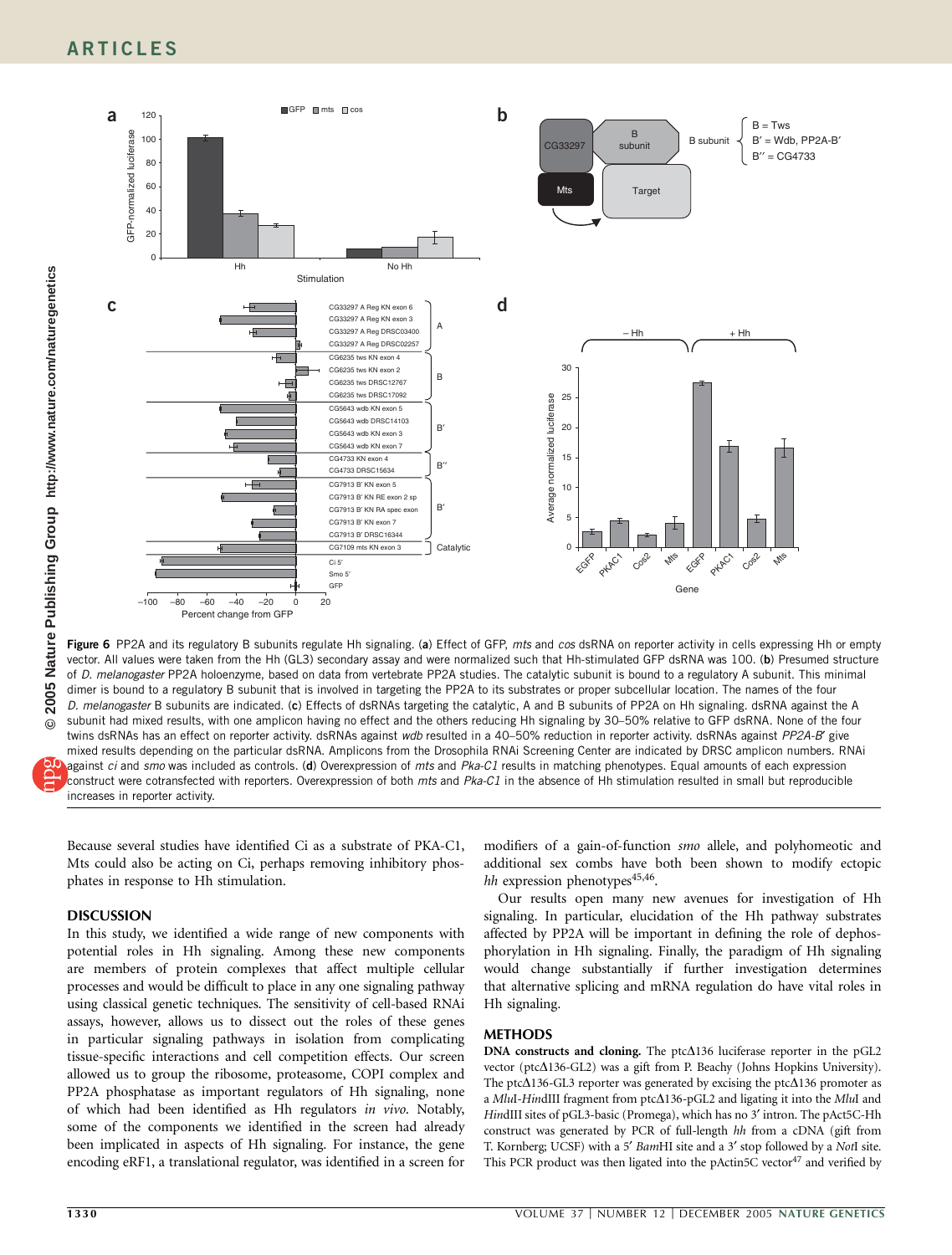sequencing. The PolIII–Renilla luciferase control construct was generated by PCR amplification of a fragment (base pairs 43,224–43,389 of scaffold AE003823) of the promoter of the D. melanogaster RNA PolIII 128 subunit (RpIII128) with a 5' BglII and a 3' SpeI site and ligation of this fragment into the BgIII and SpeI sites of pRL-null (Promega). The ptc $\Delta$ 136-Renilla construct was made by excision of a fragment containing the  $ptc\Delta136$  promoter region with SacI and HindIII and subsequent ligation into the SacI and HindIII sites of a form of pRL-null with the NsiI and PstI sites excised and ligated together. The PolIII-luciferase construct was made by PCR of the same fragment of the PolIII promoter described above but with a 5' BgIII site and a 3' HindIII site. This fragment was then ligated into the BglII and HindIII sites of pGL3-basic.

The pAct5C-Mts and pAct5C-PKA-C1 overexpression constructs were constructed by PCR amplification of a full-length fragment of each gene containing a 5' BamHI site and a 3' NotI site. These fragments were restriction-digested and then ligated into a subcloning vector containing three tandem hemagglutinin (HA) epitope tags C-terminal to the cloning site. The 3HA-tagged genes were then excised using EcoRV and XbaI and ligated into the EcoRV and XbaI sites of pActin5C. The pAct5C-Ci construct was made by PCR amplification of the full-length open reading frame of ci with 5' BamHI and 3¢ NotI sites. This fragment was digested and ligated into the BamHI and NotI sites of a modified form of pBluescript. Most of this ci PCR fragment (3,948 bp) was then excised by digestion with MluI and BsaBI and replaced by a MluI-BsaBI fragment taken from the original clone, and the ends were sequenced. The ci fragment was then excised by digestion with BamHI and XbaI and ligated into the BamHI and XbaI sites of pAct5C.

dsRNA. For *D. melanogaster* dsRNAs not obtained from the Drosophila RNAi Screening Center, fragments of the genes were amplified by PCR from cDNAs or genomic DNA using T7-tailed oligonucleotides (Supplementary Methods). PCR products obtained from the screening collection were reamplified by PCR using T7 primers. The resulting PCR products were then transcribed using a T7 Megascript kit (Ambion) in accordance with the manufacturer's instructions, purified using filter plates (MANU03050; Millipore) and quantified by spectrophotometry. Some of the dsRNAs used in Figure 1b were produced by T7 and T3 transcription (Ambion) of full-length clones inserted into pBluescript KS+ (Stratagene), followed by annealing and plate purification. Purified, quantified dsRNAs were stored in sealed deep-well plates at -80 °C. Transfection of dsRNA into clone 8 cells is described in Supplementary Methods. Bathing RNAi of S2-Hh cells was done as described<sup>5</sup>.

Insect cell culture. Clone 8 cells were maintained in Shields and Sang M3 medium with 2.0% fetal bovine serum, 2.5% fly extract,  $1 \times$  penicillin/ streptomycin and 0.0125 IU ml<sup>-1</sup> insulin. Cells were split at a 1:10 dilution 2–3 d before the assays were done. S2-Hh cells were maintained in Schneider medium with 5.0% fetal bovine serum and  $1 \times$  penicillin/streptomycin.

Primary and secondary screening. The primary and secondary screens are described in Supplementary Methods.

Overexpression analysis. For overexpression of ci, 100 ng of pAct5C-Ci was used in place of pAct5c-Hh. For overexpression of mts, Pka-C1 and cos, 100 ng of the respective pAct5C vectors containing the 3HA-tagged version of each gene was mixed with a master mix containing 125 ng of ptc $\Delta$ 136-pGL3 experimental reporter, 50 ng of the PolIII-Renilla control reporter and 50 ng of either pAct5C-Hh or pAct5C. The mix was used to transfect clone 8 cells using Effectene (Qiagen). The cells were incubated at 25  $\degree$ C for 5 d and then assayed for luciferase activity as described in Supplementary Methods.

Mammalian cell culture. Mouse NIH3T3 cells were seeded on gelatinized 24-well plates at 25,000 cells  $cm^{-2}$  in standard medium with 10% calf serum approximately 18 h before transfection. For the Shh assay, mouse NIH3T3 cells were transfected with 300 ng of ptc $\Delta$ 136-GL3 luciferase reporter, 100 ng of pSV- $\beta$ -galactosidase normalizing vector (Promega) and  $\sim$ 100 ng of the experimental or control siRNA pool using Lipofectamine 2000 (Invitrogen). ShhN protein (Shh2I; Biogen)<sup>48</sup> was added to the appropriate wells at a concentration of 200 ng ml–1, and the cells were incubated in transfection medium. After 2 d, the wells were changed to low-serum medium (0.5% calf serum) with 200 ng  $ml^{-1}$  ShhN and incubated for an additional 2 d.

Cells were collected in trypsin-EDTA and split into two tubes. Cells in one tube were lysed with Dual Glo luciferase buffer (Promega), and luciferase activity was assayed 10 min later on a plate-reading luminometer. Cells in the other tube were assayed with BetaFluor reaction buffer (Novagen) to quantify  $\beta$ -galactosidase activity. Reactions were incubated at 37 °C for 3 h and measured by fluorimeter. Luciferase values were normalized to  $\beta$ -galactosidase values and expressed as a percentage of Hh stimulation.

siRNA preparation. PCR primer pairs with T7 polymerase binding sites were designed for each specific gene (Supplementary Methods). The reactions used cDNA from whole mouse embryos at embryonic day 12.5 as a template. The resulting amplicons (200–400 bp) were transcribed with T7 polymerase to generate dsRNA, treated with DNase I (Ambion) and purified on a P-30 column (Bio-Rad). Approximately 1 μg of purified dsRNA was added to 1 unit of Dicer enzyme (Invitrogen) and incubated overnight at 37 °C. Reactions were purified using the manufacturer's suggested protocol with sequential purification on a G-25 column (Amersham Biosciences) and using a Microcon YM100 filter (Millipore) to remove the remaining uncleaved dsRNA.

Mammalian ortholog selection. The sequences of all *D. melanogaster* genes were compared to their mouse orthologs using Tblastn. The top scores were compared against known information using the National Center for Biotechnology Information's HomoloGene database and data from previous studies. In cases where an ortholog could not be identified, a putative ortholog was assigned if there was an extended region of amino acid homology greater than 45%.

Immunoblotting. Polyacrylamide gels were run in accordance with standard protocols and transferred using a semi-dry transfer apparatus (E&K Scientific Products). Immunoblotting was also done using standard protocols in 5% milk block. Fu was detected using a rabbit polyclonal antiserum<sup>38</sup>, and Cos was detected using a mouse monoclonal antiserum (5D6)<sup>49</sup>. Infrared-conjugated secondary antibodies were used to detect the primary antisera, and the membranes were probed using an Odyssey machine (Li-Cor).

URL. The National Center for Biotechnology Information's HomoloGene database is available at http://www.ncbi.nlm.nih.gov/entrez/query.fcgi?db= homologene.

Note: Supplementary information is available on the Nature Genetics website.

#### ACKNOWLEDGMENTS

We thank R. Dasgupta, S. Armknecht, K. Kerr, S. Talala, J. Murphy, I. Flockhart, M. Booker, N. Ramadan, B. Mathey-Prevot and the entire staff of the Drosophila RNAi Screening Center at Harvard Medical School for assistance throughout the project; the Harvard Institute of Chemistry and Cell Biology screening center and its staff for use of equipment and advice; A. Kiger, M. Boutros and the Heidelberg Screening Consortium for their work in establishing the dsRNA collection; K. Richards, K. Kerr, L. Hrdlicka and C. Villalta for technical assistance; P. Bradley, H. Agaisse, R. Zhou and the rest of the Perrimon lab for advice; P. Beachy for the ptc $\Delta 136$  reporter construct; T. Kornberg and P. Aza-Blanc for the Hh and Ci plasmids; and P. Wolfe for assistance in identifying mammalian orthologs. This work was supported in part by a National Institutes of Health postdoctoral fellowship (K.N.), the Howard Hughes Medical Institute (N.P.), National Institutes of Health grants (T.-Y.L., N.P. and A.P.M.) and the Helen Hay Whitney Foundation (S.A.V.).

## COMPETING INTERESTS STATEMENT

The authors declare competing financial interests; see the Nature Genetics website for details.

Published online at http://www.nature.com/naturegenetics/

Reprints and permissions information is available online at http://npg.nature.com/ reprintsandpermissions/

- 1. Ogden, S.K., Ascano, M. Jr., Stegman, M.A. & Robbins, D.J. Regulation of Hedgehog signaling: a complex story. Biochem. Pharmacol. 67, 805-814 (2004).
- Nybakken, K. & Perrimon, N. Hedgehog signal transduction: recent findings. Curr. Opin. Genet. Dev. 12, 503–511 (2002).
- 3. Lum, L. & Beachy, P.A. The Hedgehog response network: sensors, switches, and routers. Science 304, 1755-1759 (2004).
- 4. Mello, C.C. & Conte, D., Jr. Revealing the world of RNA interference. Nature 431, 338–342 (2004).